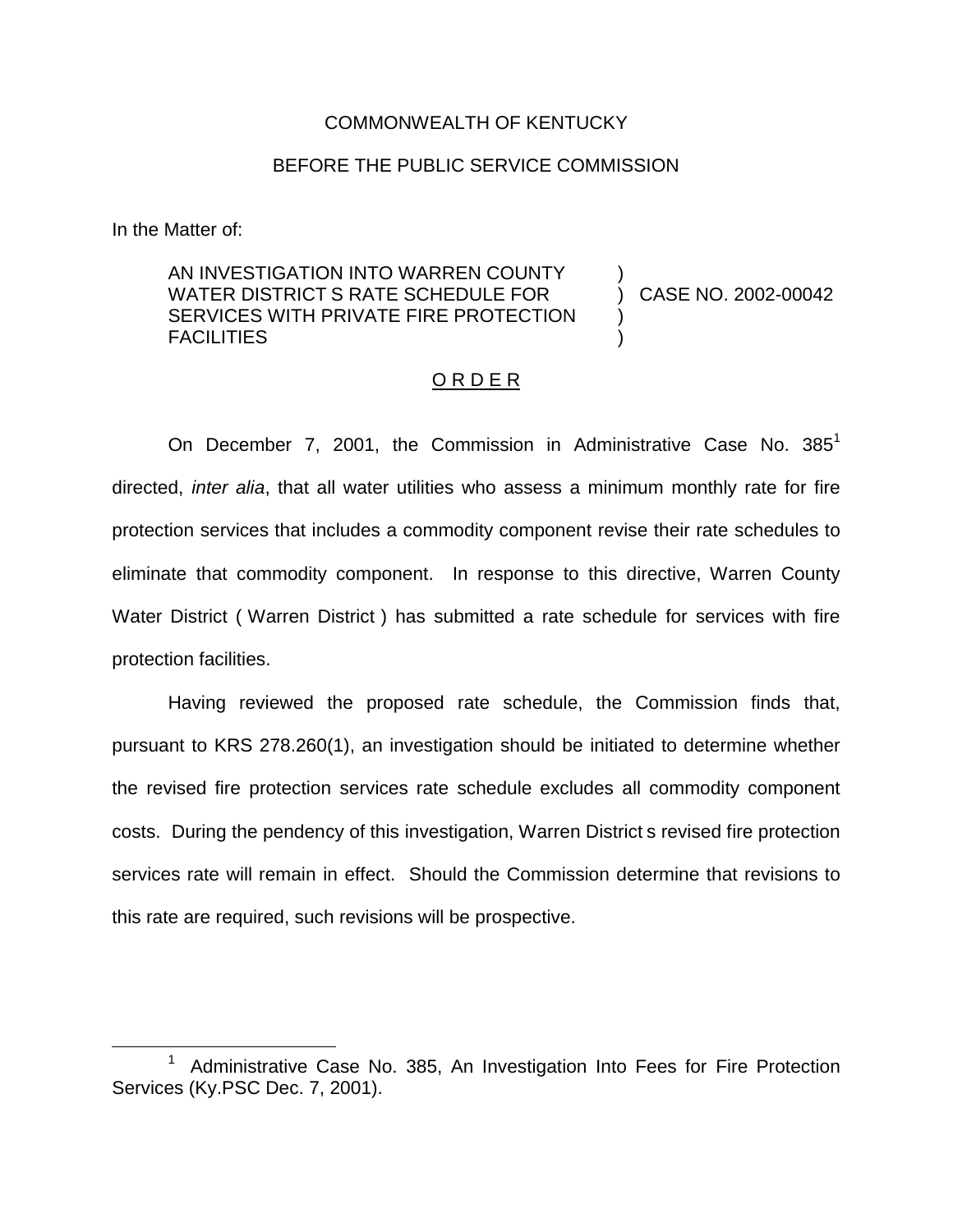IT IS THEREFORE ORDERED that:

1. This proceeding is initiated to determine whether Warren District s rate schedule for services with fire protection facilities excludes all commodity component costs.

2. Warren District shall file with the Commission, within 20 days of the date of this Order, the original and 8 copies of its response to the interrogatories appended to this Order. Each response should be placed in a bound volume with each item tabbed. When a number of sheets are required for a response, each sheet should be appropriately indexed, for example, Item 1(a), Sheet 2 of 6. Careful attention shall be given to copied material to ensure its legibility.

Done at Frankfort, Kentucky, this 12<sup>th</sup> day of February, 2002.

By the Commission

ATTEST Selesiah P. Euerod for

**Executive Director**